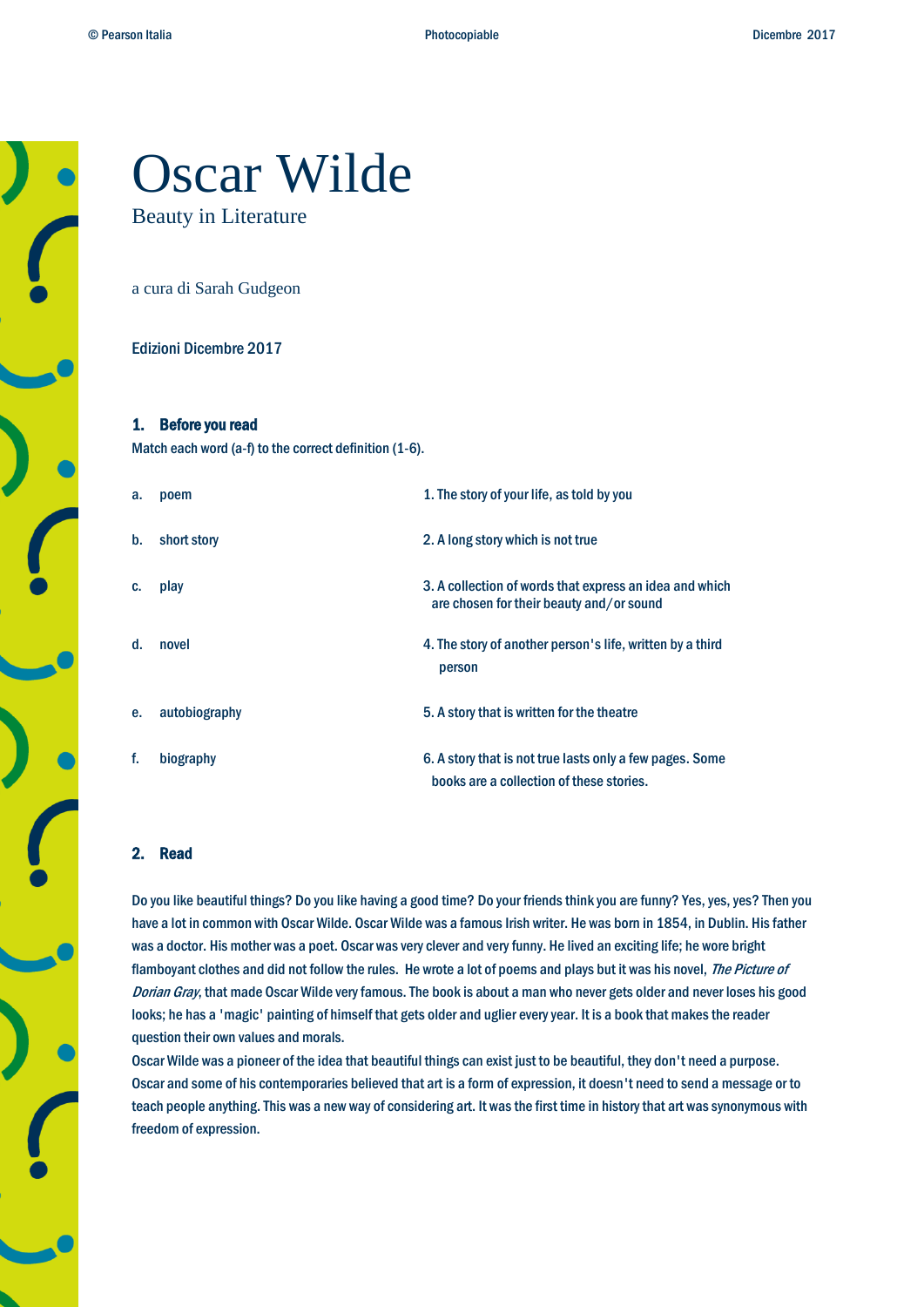#### 3. Complete the sentences.

| $\mathbf{1}$ . |  |
|----------------|--|
|                |  |
|                |  |
|                |  |
|                |  |

4. Talk to a partner.

Can you define 'beauty'?

What is 'beautiful' for you? Think of a painting, a statue, a place or an object.

Example:

Beauty is ….subjective. Everyone has their own idea of 'beautiful'. This depends on personal and cultural values.

I think Kandinsky's paintings are beautiful. I like the bold colours.